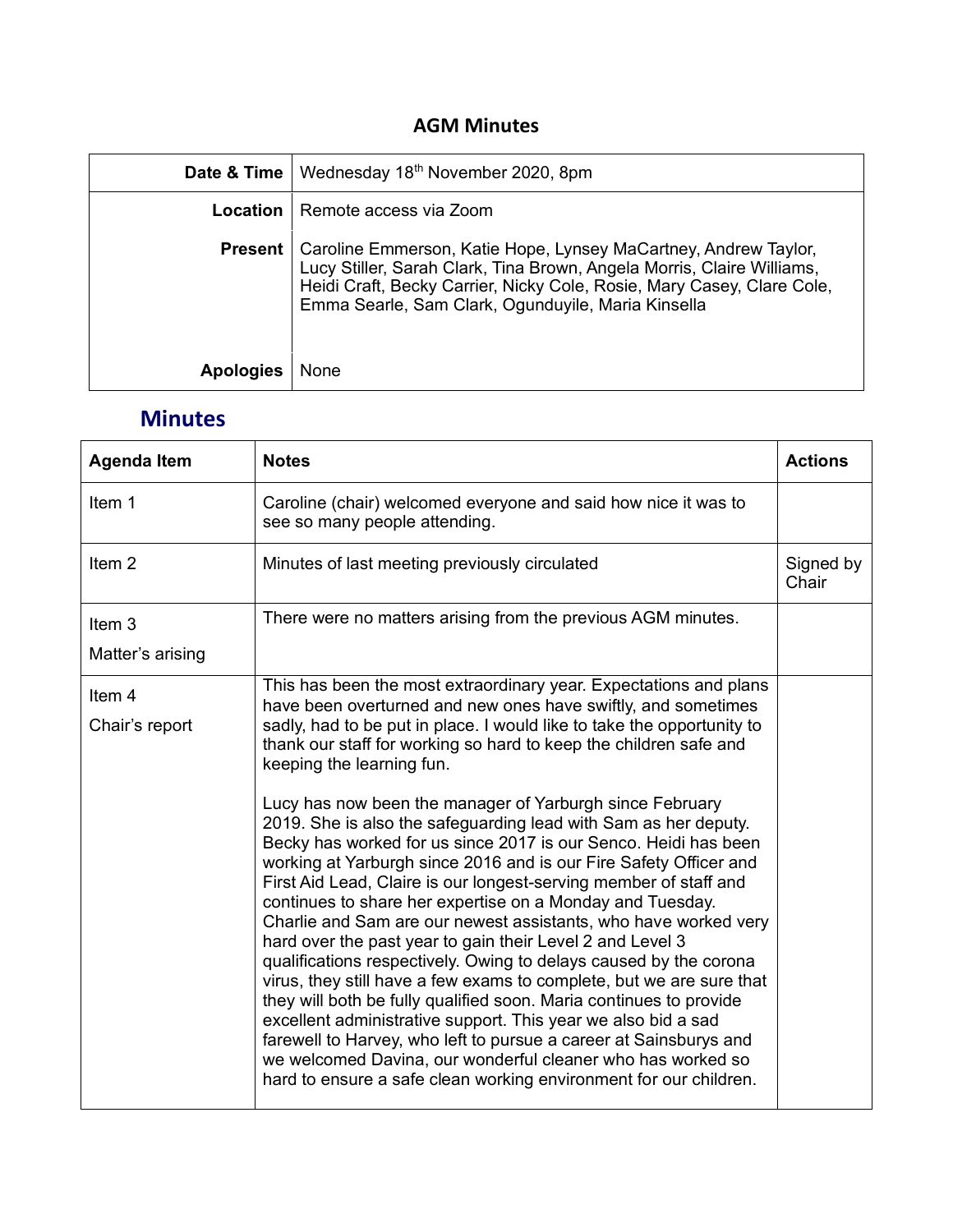|                                       | Over the past year, we have had a very healthy number of children<br>on roll at Yarburgh. Attendance was obviously affected by Covid-<br>19 in the summer term, as we followed guidance recommended by<br>the local authority on numbers that could attend. We also had to<br>prioritize children that could attend according to the LA's criteria.<br>(Children attending school in the Autumn, children of key workers<br>and vulnerable children.) We have nearly reached capacity for<br>places this year, with 38 children due to be on roll in the summer<br>term, in comparison to 35 children at this time last year. We have 1<br>space available on a Monday morning, 7 on a Monday afternoon<br>and 2 on a Tuesday afternoon. This is remarkable, considering<br>how disrupted life was over the summer term and is a testament to<br>our strong reputation within our community that our numbers have<br>been as positive as they are.                                                                                                                               |  |
|---------------------------------------|----------------------------------------------------------------------------------------------------------------------------------------------------------------------------------------------------------------------------------------------------------------------------------------------------------------------------------------------------------------------------------------------------------------------------------------------------------------------------------------------------------------------------------------------------------------------------------------------------------------------------------------------------------------------------------------------------------------------------------------------------------------------------------------------------------------------------------------------------------------------------------------------------------------------------------------------------------------------------------------------------------------------------------------------------------------------------------|--|
|                                       | Fundraising has obviously been disrupted this year, however, we<br>have successfully applied and received grants from local<br>charitable organisations, helping make up this short-fall. One big<br>event we held before lock down was an 80s disco at The Crow's<br>Nest. Through selling tickets and organising a raffle, we managed<br>to raise an impressive £600. We also received £900 from the<br>Rotary Club of East Grinstead for our beautiful mud kitchen, £330<br>from Waitrose towards garden equipment and £600 from the East<br>Grinstead Common Good Trust for some indoor climbing<br>equipment. In these difficult times, we are very grateful for the<br>local charities who have helped us buy such lovely equipment for<br>our children. Although fundraising obviously has its challenges at<br>the moment, we do have plans to run a sponsored event over the<br>coming months and possibly a Christmas raffle. There are the<br>possibilities of other grants to apply for and I'm sure this is an<br>avenue the new committee will be keen to explore. |  |
| Item <sub>5</sub><br>Manager's report | This year at Yarburgh has certainly been interesting, we have all<br>had to overcome and work through so many new challenges that<br>we never expected to have thrown at us!                                                                                                                                                                                                                                                                                                                                                                                                                                                                                                                                                                                                                                                                                                                                                                                                                                                                                                     |  |
|                                       | I feel so proud of my team who did their very best to support the<br>children and families at home throughout lock down providing fun<br>activity ideas, stories and zoom meetings while balancing their<br>home lives! They also worked on their own personal development<br>completing many, many online training courses to support them in<br>their roles, and leaving poor Maria with the huge job of printing<br>everyone's certificates when we returned!                                                                                                                                                                                                                                                                                                                                                                                                                                                                                                                                                                                                                 |  |
|                                       | The passion and dedication to the children's well being came<br>above all as always and despite the worries the staff returned back<br>in September excited, ready and full of enthusiasm, we have<br>adapted and learnt as we go and we thank everyone who has<br>been so supportive!<br>Although things have been very different, the children have settled                                                                                                                                                                                                                                                                                                                                                                                                                                                                                                                                                                                                                                                                                                                    |  |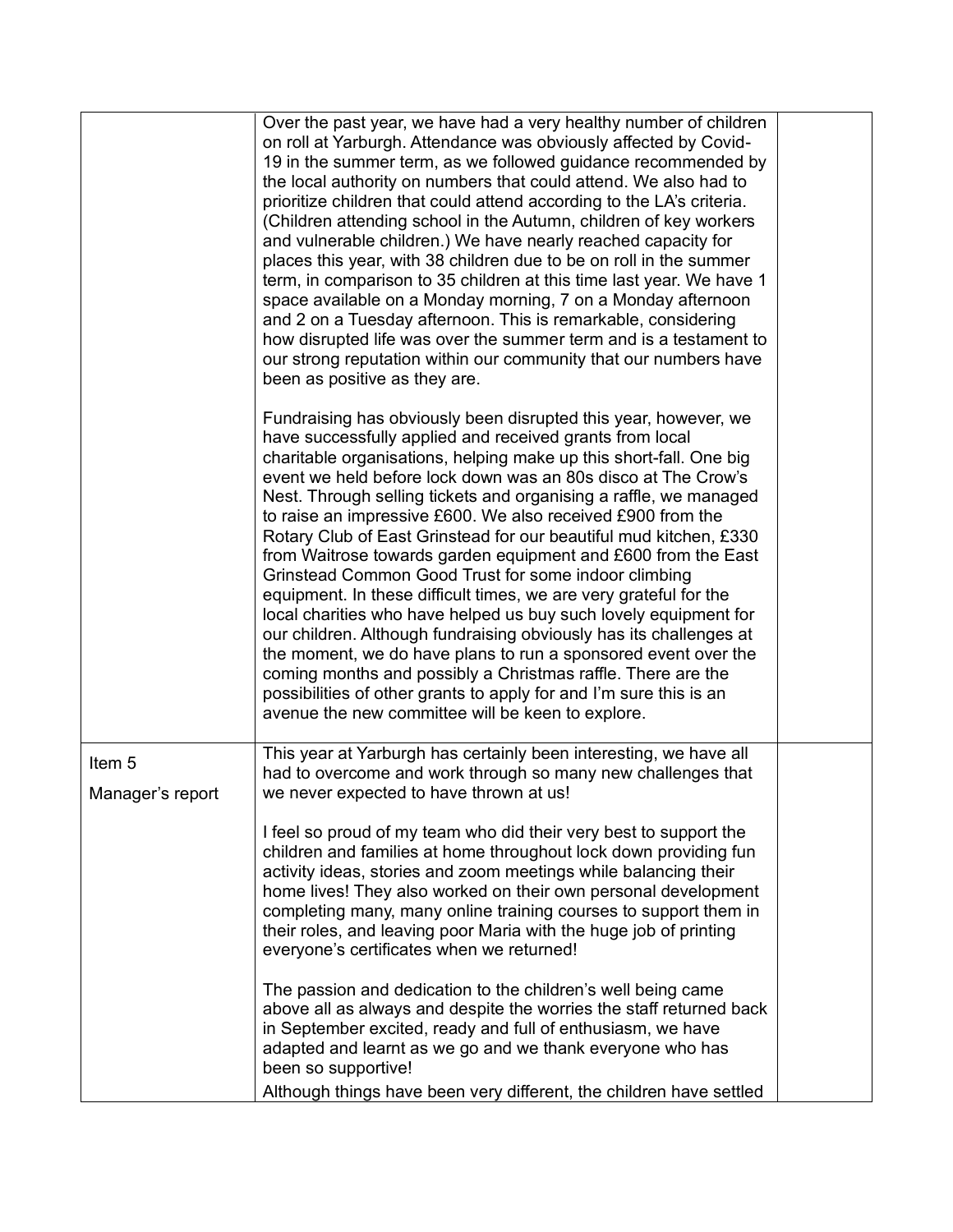|                                                                                | beautifully and the majority of the children seeming to absolutely<br>love the independence of walking into preschool on their own. I am<br>always overwhelmed with how they take everything in their stride<br>and adapt themselves to our new normal.                                                                                                                                                                                                                                                                                                                                                                                                                                                                                                                                                                                                                                                                                                                                                              |  |
|--------------------------------------------------------------------------------|----------------------------------------------------------------------------------------------------------------------------------------------------------------------------------------------------------------------------------------------------------------------------------------------------------------------------------------------------------------------------------------------------------------------------------------------------------------------------------------------------------------------------------------------------------------------------------------------------------------------------------------------------------------------------------------------------------------------------------------------------------------------------------------------------------------------------------------------------------------------------------------------------------------------------------------------------------------------------------------------------------------------|--|
|                                                                                | Unfortunately there were so many missed plans and trips but this<br>has also given us the time to look at the provision we already have<br>and how we can improve it, adding a new sandpit, planter, water<br>wall and an amazing mud kitchen to the garden which is<br>absolutely adored by the children. The goodwill trust has also<br>provided us with the funds to acquire an indoor climbing frame and<br>we cannot wait for it to arrive and for the children to explore it!                                                                                                                                                                                                                                                                                                                                                                                                                                                                                                                                  |  |
|                                                                                | With so many restrictions outside of our bubble we look forward to<br>packing this academic year full of fresh and exciting learning<br>opportunities, celebrations and fun!                                                                                                                                                                                                                                                                                                                                                                                                                                                                                                                                                                                                                                                                                                                                                                                                                                         |  |
|                                                                                | We have already celebrated birthdays, World space week -<br>making rockets, moon walking and a special zoom talk with Steve<br>Pond from Above East Grinstead, Bonfire night, learning all about<br>fire safety, Halloween, Diwali – with the children making lovely<br>candle holders, Rangolis and explored Indian music and dance.<br>World kindness day where we really focused on what it means to<br>be kind, taking turns and working together, raising money for<br>children in need, thinking about others and recognising<br>Remembrance Day where the children sat silently for 2 minutes<br>and made wonderful poppies. Sam has now completed training<br>and introduced us all to Makaton, a sign language to support all of<br>the children with their spoken language development and we hope<br>they have fun teaching you the signs too!<br>We look forward to what the next year brings and working together<br>with the newly formed committee to always strive for the best for<br>our children! |  |
|                                                                                | Thank you!<br>See attached report.                                                                                                                                                                                                                                                                                                                                                                                                                                                                                                                                                                                                                                                                                                                                                                                                                                                                                                                                                                                   |  |
| Item 6<br>Treasurer's report                                                   |                                                                                                                                                                                                                                                                                                                                                                                                                                                                                                                                                                                                                                                                                                                                                                                                                                                                                                                                                                                                                      |  |
| Item 7<br>Appointment of<br>independent<br>examiners for<br>2020/2021 accounts | Last year Andrew reviewed the accountants, but found that the<br>current company are providing the best value for money for our<br>needs. He recommends that they be appointed for next year. This<br>was agreed by the current committee.                                                                                                                                                                                                                                                                                                                                                                                                                                                                                                                                                                                                                                                                                                                                                                           |  |
| Item 8<br>Election of new                                                      | Lynsey Macartney, Sarah Clark, Angela Morris and Andrew Taylor<br>to continue on committee.<br>Lynsey Macartney nominated Sarah, Angela and Andrew.                                                                                                                                                                                                                                                                                                                                                                                                                                                                                                                                                                                                                                                                                                                                                                                                                                                                  |  |
|                                                                                |                                                                                                                                                                                                                                                                                                                                                                                                                                                                                                                                                                                                                                                                                                                                                                                                                                                                                                                                                                                                                      |  |